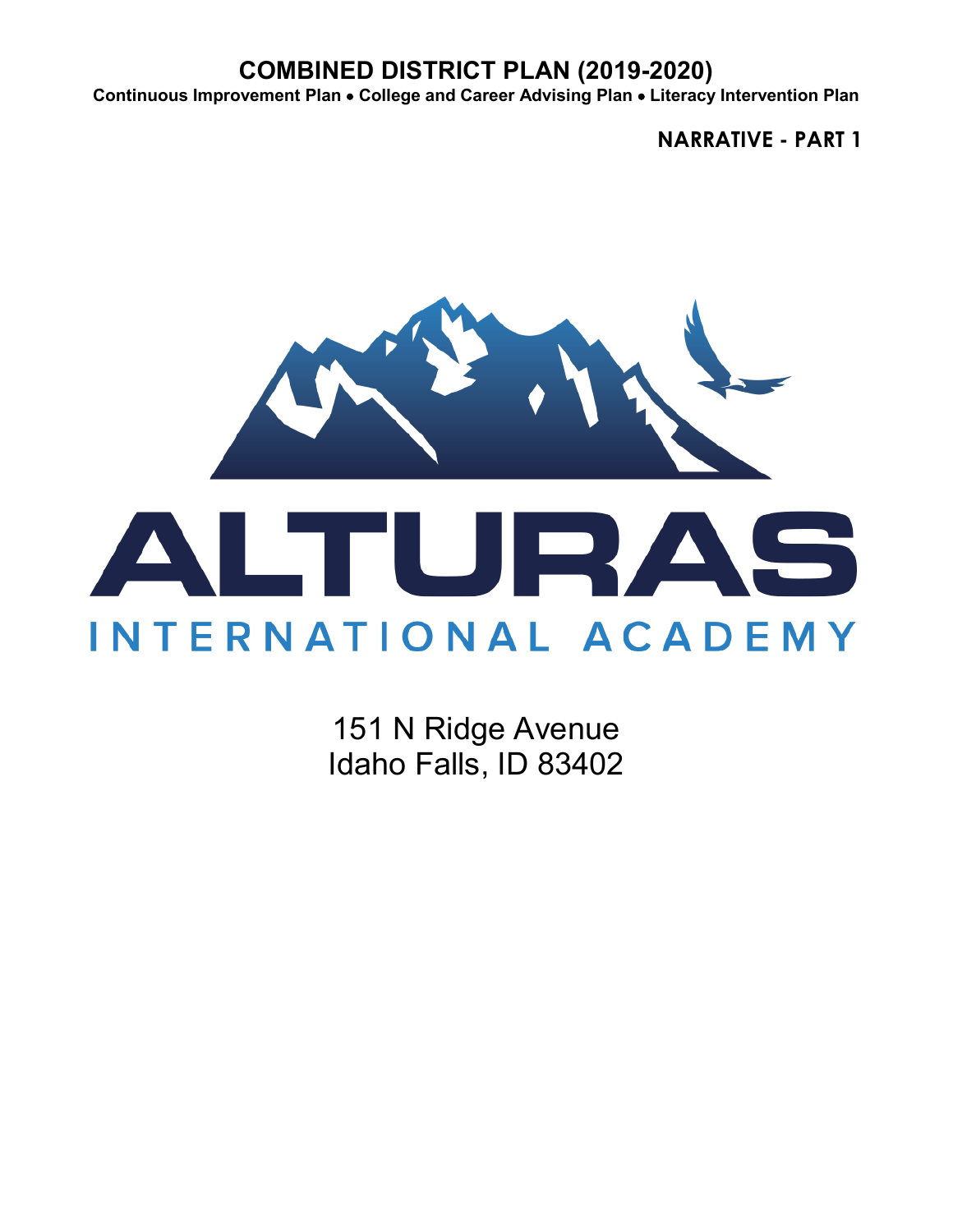**Continuous Improvement Plan** • **College and Career Advising Plan** • **Literacy Intervention Plan**

## **NARRATIVE - PART 1**

| <b>School District</b> | #495                                    | <b>Name: Alturas International Academy</b> |                     |  |
|------------------------|-----------------------------------------|--------------------------------------------|---------------------|--|
| Superintendent         | Name: Michelle Ball                     |                                            | Phone: 208-522-5145 |  |
|                        | E-mail:michelle.ball@alturasacademy.org |                                            |                     |  |
| <b>Plan Contact</b>    | Name: Brian Bingham                     |                                            | Phone: 208-522-5145 |  |
|                        | E-mail:brian.bingham@alturasacademy.org |                                            |                     |  |

**Instructions:** This section meets one of the Continuous Improvement Plan requirements. Please provide your school district / charter school mission statement and vision statement in this section.

#### **Mission and Vision - REQUIRED**

Mission: Alturas International Academy promotes academic distinction, while empowering students to be principled and intellectual leaders as they explore, create, investigate, and analyze in a safe, engaged, collaborative environment that inspires them to make a genuine difference in their local and global community.

Vision: The Academy seeks to support, educate, and inspire every student to think critically and collaboratively, value learning, and recognize their common humanity and shared stewardship of the planet. As an International Baccalaureate (IB) World School, we inspire students to be life-long learners, critical thinkers, and global citizens.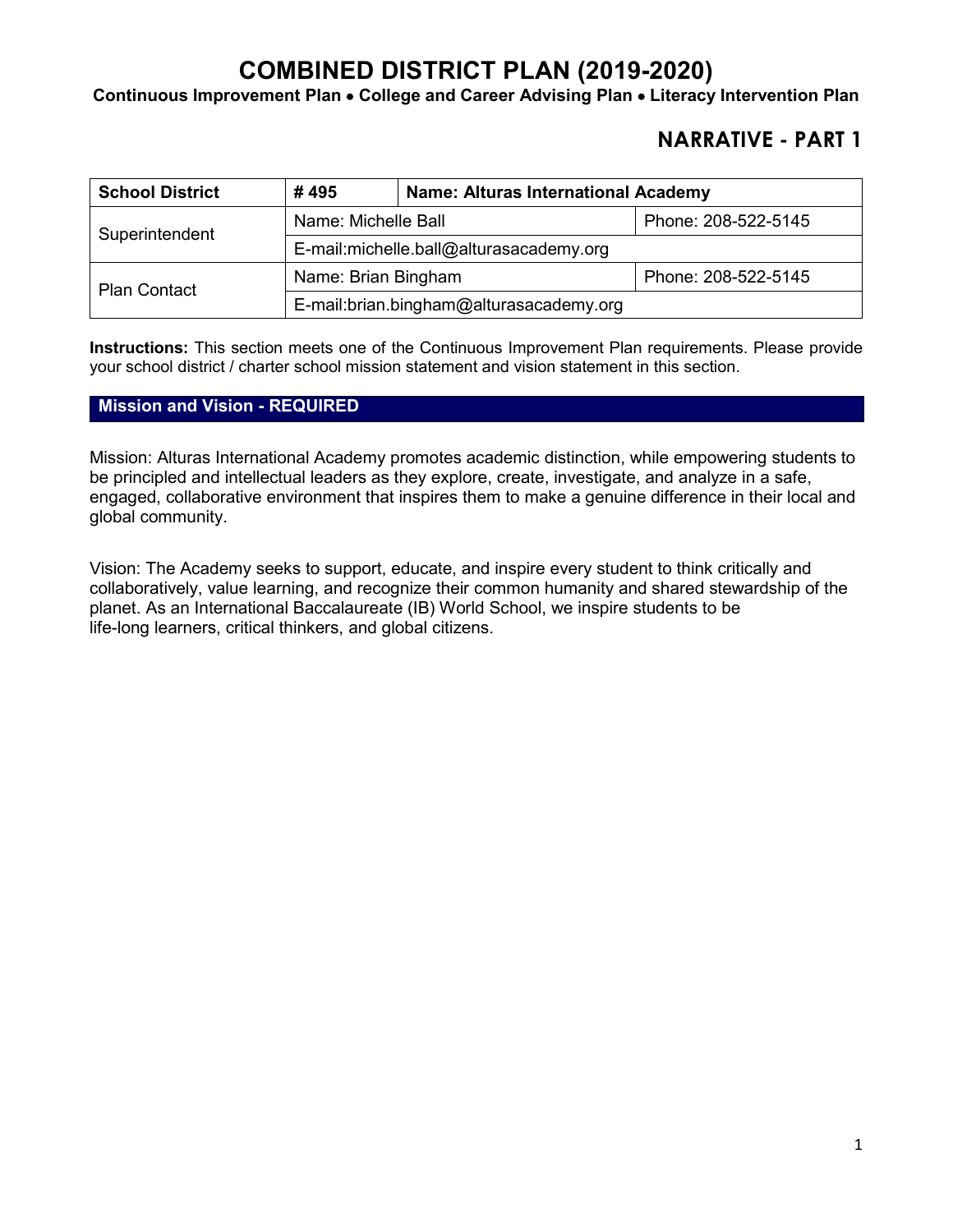#### **Continuous Improvement Plan** • **College and Career Advising Plan** • **Literacy Intervention Plan**

## **NARRATIVE - PART 1**

**Instructions:** This section addresses requirements of the Continuous Improvement Plan, College and Career Advising and Mentoring Plan, and the Literacy Intervention Plan. In this section, please provide an explanation of:

- **1)** How the school district / charter school involved parents and community (or considered their input) in developing this Combined Plan (or separate descriptions for the Continuous Improvement Plan and the Literacy Intervention Plan);
- **2)** How parents are notified of the college and career advising and mentoring services and resources available to their children; and
- **3)** How parents are informed that their child has qualified for literacy intervention and are given the opportunity to be involved in the development of their child's individual reading plan.

#### **Community Involvement - REQUIRED**

#### Community Involvement in the development of the Combined District Plan (or CIP and Literacy Plan)

In order to receive input from parents/guardians, a survey was sent home to gather information. Using the information obtained via the parental survey, the administration team identified areas of strength, and areas in which they could focus. Parents indicated they had many opportunities to discuss with the school leaders or their student's teachers, their student's progress or concerns they had. The administration team maintains an open door policy to further help parents discuss any concerns or questions they may have about happenings in the classroom or school in general.

#### Parent Notification of College and Career Advising and Mentoring Services

The school counselor systematically reaches out to all parents/guardians of  $8<sup>th</sup>$  graders to help them develop an 8th grade plan as they transition to their freshmen year of high school. Throughout the year, counselor is in contact with parents/guardians providing assistance and direction as questions arise. The school counselor maintains an open door policy for any questions parents/guardians may have regarding different opportunities for students to gain additional support or guidance in preparation for their future college or career.

#### Parental Involvement in Students' Individual Reading Plans

All parents/guardians receive consistent communication from their child's teacher. When a student is struggling in class, a parent meeting is set up in the first week or two and a letter is sent home stating that their child is qualified to receive additional support, whether it be the extra 30 or 60 hours of intervention time. During that conference, parents/guardians are able to meet and discuss issues their child is having in/out of class and in ways the administration team and teacher can support them. In the meeting, a plan is established on ways parents are able to support their children at home. Most times, the school provides materials for students to read or work on at home with the help of the parent. Alturas maintains an expectation of open collaboration as teachers and parents/guardians work to best support and create individual reading plans. Consistent contact after the initial meeting allows parents/guardians and teachers to further adapt the plan when necessary.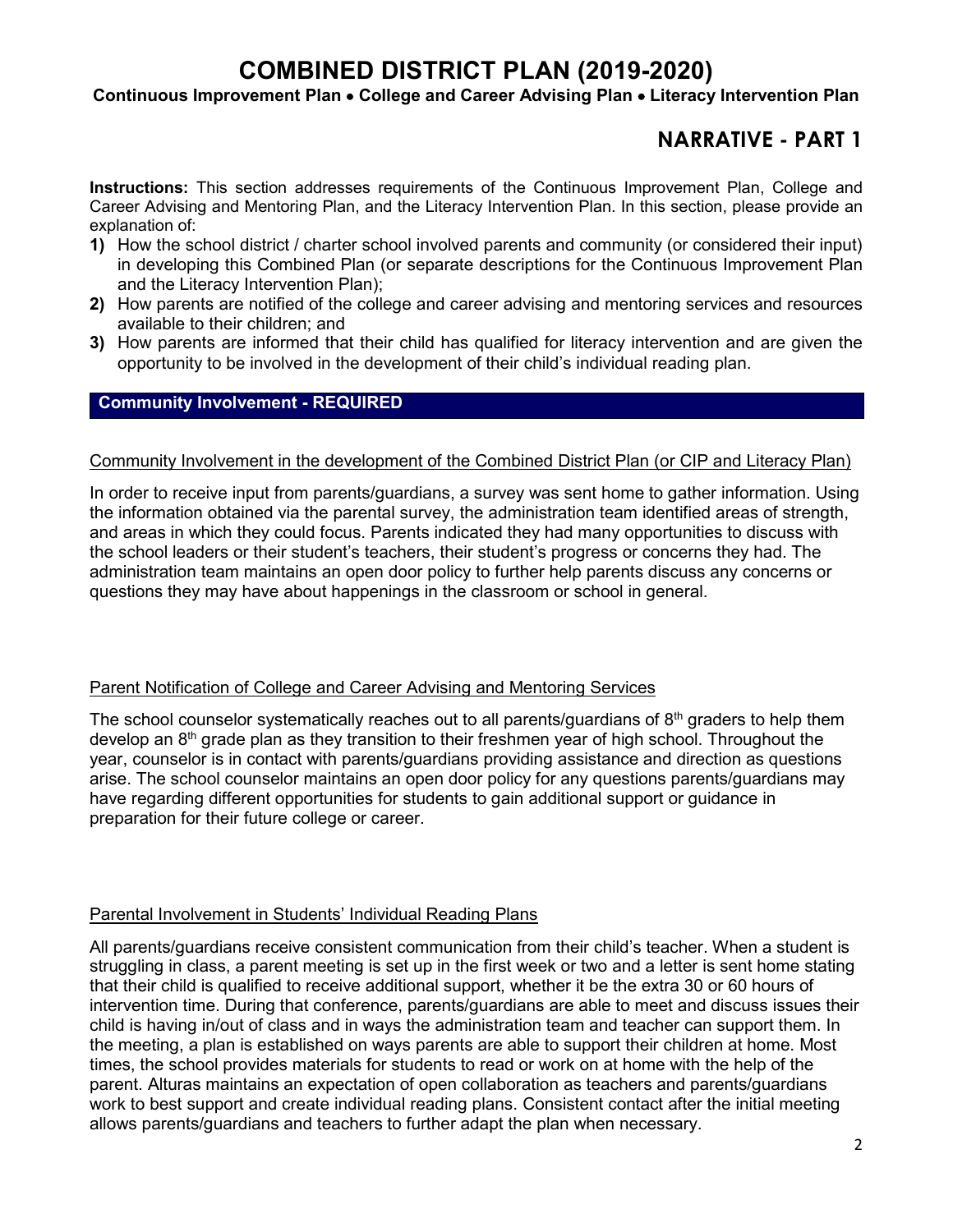#### **Continuous Improvement Plan** • **College and Career Advising Plan** • **Literacy Intervention Plan**

### **NARRATIVE - PART 1**

Instructions: The Literacy Intervention Program Summary section is required. Please provide information regarding your planned 2019-2020 Literacy Intervention Program, with a particular focus on how your program is meeting the requirements of Idaho law in providing literacy interventions to students in grades K-3. If you need additional guidance regarding information you should provide in this section, please see the recommendations and questions on pages ii-iii of the guidance section of this template.

### **LITERACY INTERVENTION PROGRAM Literacy Program Summary - REQUIRED**

Alturas International Academy is committed to ensuring that all of our students learn to read. A student's success in reading enhances learning in all subject areas, helps create a love of learning, and paves the way for success in life. Teachers, school administration and parents all play an important part in a student's success in this process. Competent, caring, and committed teachers create the environment for learning to read. Teachers have the foundational knowledge about literacy and apply that knowledge with understanding and skill in their classroom each day. Administrations role is to assure that teachers have knowledge of current literacy best practices and access to the tools and resources needed to incorporate them. The administration needs to ensure high quality instruction supported by strong literacy frameworks. This includes the opportunity for mentoring and classroom interaction. Parents and caregivers play a major role in early literacy as well. Three kinds of parental involvement at home are consistently associated with higher student achievement: actively organizing and monitoring a child's time, helping with homework and discussing school matters. The earlier parent involvement begins in a child's educational process, the more powerful the effects. Positive results of parental involvement include: improved student achievement, reduced absenteeism, improved behavior, and restored confidence among parents in the children's schooling.

#### Literacy Goals

The goal of the Alturas International Academy's Literacy Plan to implement the developmental, accelerated, and preventive reading program requirements that will help ensure that students can read on grade level when entering Grade 3, as indicated by the Idaho Reading Indicator (IRI) Test, and to diagnose and accelerate the reading performance of all students in all grades. The goals of the literacy plan are to enable teachers to:

- 1. Align instruction to the needs of the student.
- 2. Collaborate from class to class, grade to grade, and home to school.
- 3. Engage students and allow time on tasks that are critical to literacy development.
- 4. Teach reading in a manner which reflects research-based best teaching practices.
- 5. Assess students regularly to ensure progress toward mastering standards.
- 6. Ensure that students read fluently at grade level.
- 7. Offer appropriate intervention and remediation services as needed.
- 8. Teach strategies for reading complex content and text.
- 9. Improve performance in reading on district, state, and federally mandated tests.
- 10. Implement the writing process in the classroom, emphasizing applications and conventions.

Alturas International Academy's teachers and administrator collaborate on the effectiveness of curriculum and instruction on a weekly basis. The purpose of this collaboration is to provide proactive and reflective leadership around curriculum and instruction for the betterment of our students. We will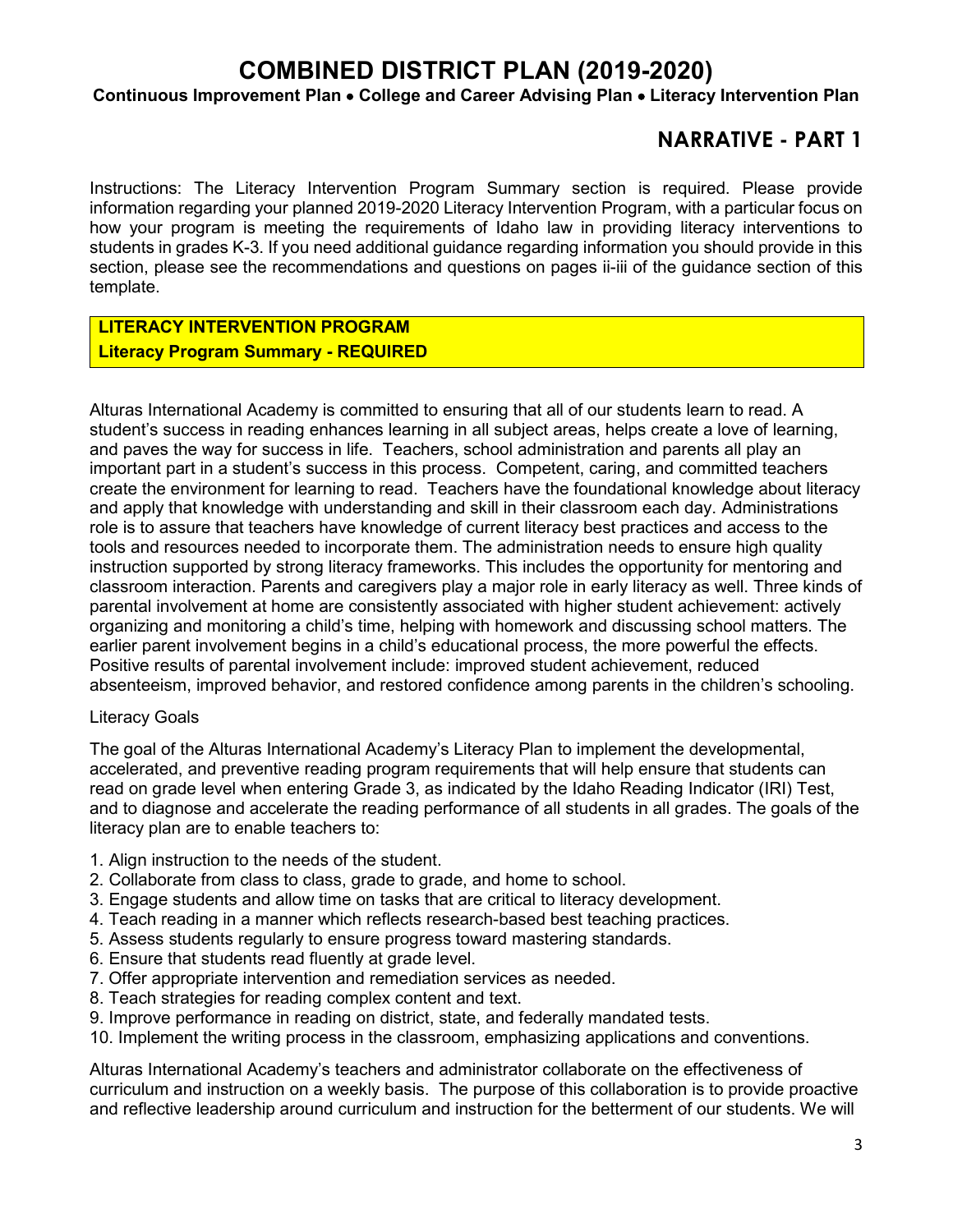#### **Continuous Improvement Plan** • **College and Career Advising Plan** • **Literacy Intervention Plan**

## **NARRATIVE - PART 1**

create, maintain and improve the curriculum in all its forms, written and delivered. We will increase the effectiveness of instruction in every classroom. Our students will demonstrate high levels of literacy, skills and knowledge in academics and work ethic. It is through clarity, teamwork, reflection, proactivity, and integrity that a well-balanced reading curriculum will ensure our students achieve success.

#### Classroom Instruction

Reading instruction is for 90 minutes every day. The curriculum is divided into handwriting, skillsbased adaptive learning through the use of online content, standards-based core curriculum and the accelerated reading program. The skills-based adaptive learning through online content focuses on phonemic awareness, decoding intervention, vocabulary, comprehension, and fluency.

Students work in groups of approximately 6-8 students, as determined by the teacher and administration. While the primary model of learning has students working as partners, any student will also be able to rely on members of their instructional group for support. Students will be taught to be responsible for the well-being and success of everyone in their group.

Teachers prepare lessons to be delivered to the entire level group, after which students will work with their partners to complete assignments pertaining to the lessons. A given group may have only two or three teacher -presented lessons per week; the rest of the time will be spent working independently, with support from the teacher.

#### **Interventions**

Alturas' entire instructional model is based on the best practice of differentiated learning, or students learning on their instructional level. All students at Alturas are placed in a small group according to their instructional level, and students stay at the level for the duration of the time allotted for reading or math. This approach to learning coupled together with the state's requirements allows students an opportunity to be challenged and receive the remediative support they need.

#### Testing and Assessment

Standardized testing, while not a complete measure of a student's character or abilities, is an important part of tracking both student progress, and our progress as a school. Test data is reviewed by various groups of Alturas stakeholders, and used as a basis for various determinations that affect many aspects of the school. Therefore, it is important to set a positive, balanced climate and expectations for testing.

Alturas International Academy administers the following standardized tests:

#### STAR: Standardized Test for the Assessment of Reading

The testing system is used to measure current levels for student achievement in reading and math. Teachers administer STAR tests every six weeks. Results are sent home to parents. Many teachers also maintain an ongoing STAR score chart for each student,that can serve as a basis for studentteacher collaboration and goal setting.

MAPS: Measures of Academic Progress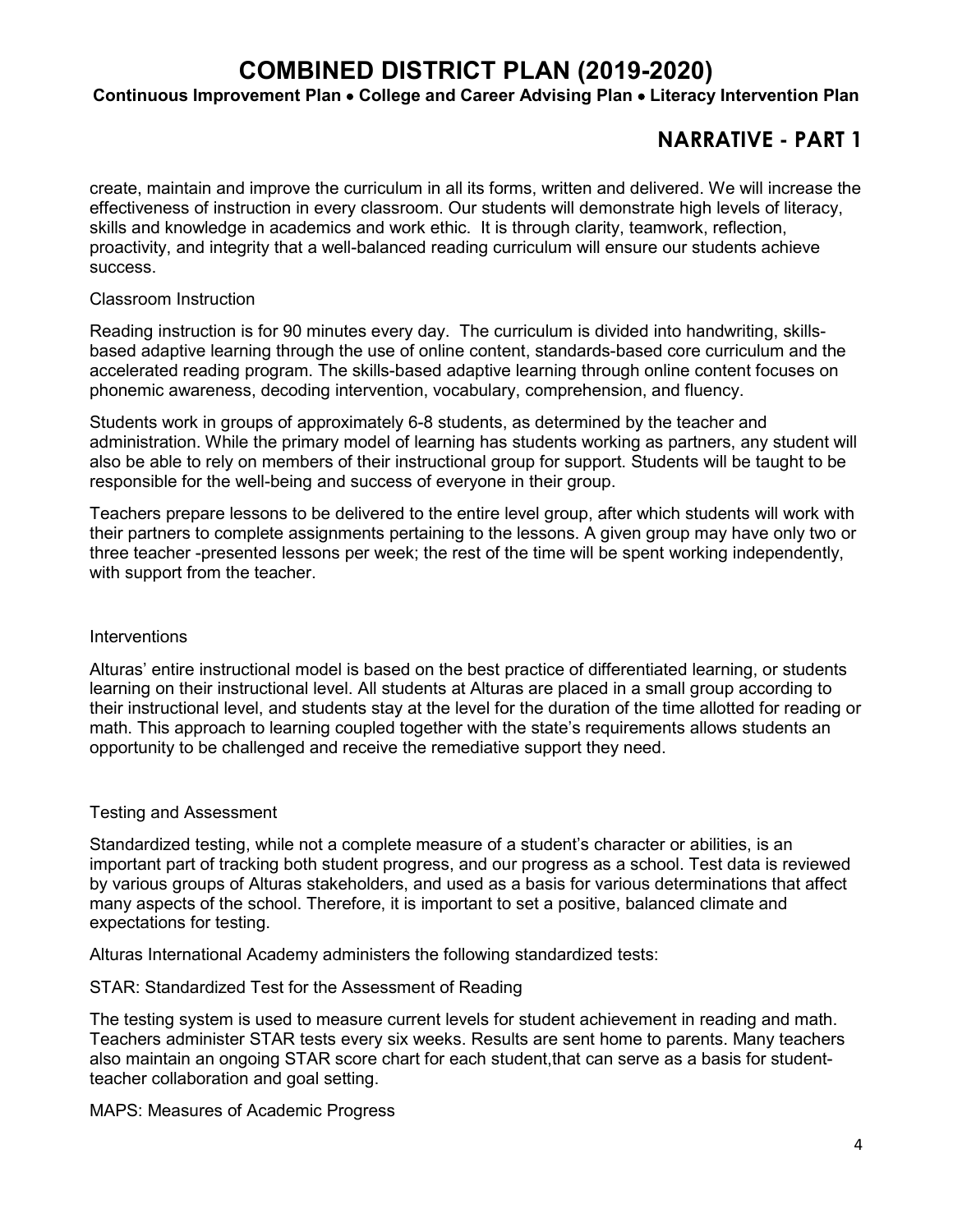#### **Continuous Improvement Plan** • **College and Career Advising Plan** • **Literacy Intervention Plan**

## **NARRATIVE - PART 1**

The testing system used by Alturas to measure student growth. MAP testing is administered twice each year.

ISAT: Idaho Standards Achievement Test

Each year, students in grades 3-8 and once in high school take the Idaho Standards Achievement Test (ISAT) to determine whether they have achieved the standards for their grade level in English Language Arts/Literacy and Mathematics. The ISAT is administered during the last 8 weeks of the school year.

Special Learner Groups

Special learner groups include students who participate in special education, gifted education and advanced learners and English Language Learners. Each group will participate in the same instruction as all other students.

The Director of Special Education and the School Counselor will coordinate with school personnel to ensure that special needs students will receive services in reading, writing and language according to their Individual Education Plans. In addition, administrators, teachers and support staff will collaborate to maximize impact of services and resources available for special needs students.

Students are taught at instructional level, not grade level. Curriculum will be accelerated and enriched as needed for advanced students. Modification will be made through curriculum units, lesson plans, pacing and acceptable evidence of learning.

English Language Learners services are available to students in need.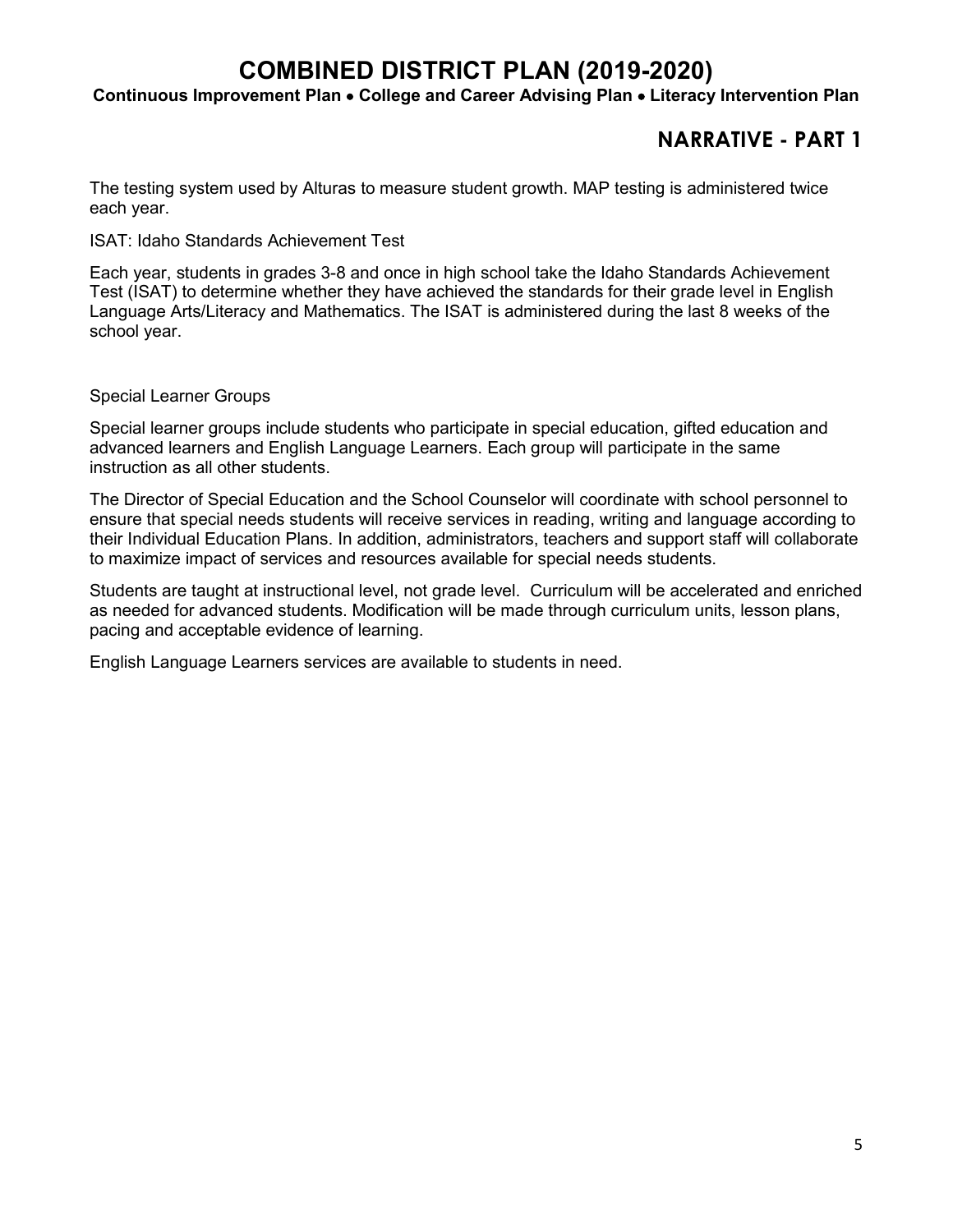#### **Continuous Improvement Plan** • **College and Career Advising Plan** • **Literacy Intervention Plan**

## **NARRATIVE - PART 1**

Instructions: Per statute, your Literacy Intervention Plan must be aligned to the State-Board approved [Idaho Comprehensive Literacy Plan.](https://boardofed.idaho.gov/resources/comprehensive-literacy-plan/) This section is used to demonstrate alignment. For recommendations regarding ways to complete this section, please see the suggestions provided in the guidance pages of this template.

#### **Comprehensive Literacy Plan Alignment - REQUIRED**

Essential Elements of the Idaho Comprehensive Literacy Plan

1. Collaborative Leadership: Effective leaders are critical in the establishment and sustainability of successful literacy initiatives. Collaborative leaders provide strategic guidance, support the intentional use of resources, and encourage partnerships for sharing of knowledge and best practices.

- The standards are consistently being evaluated and aligned with the ELA curriculum.
- Alturas' program is rigorous and sets high expectations and encourages risk taking.
- Alturas' program is student driven and engages students in challenging learning experiences.
- Students are active learners and highly engaged in the learning process.
- Core Knowledge and Perspectives are rated one of the highest programs by Ed Reports to support the Common Core Standards.

2. Developing Professional Educators: Exceptional teaching inspires engaged, deep learning. Thus, training high-quality teachers is vital for student success. This requires a strategic, long-term approach that connects and aligns pre-service preparation, new teacher onboarding and mentoring, and ongoing professional development. Innovative, research-based approaches must be integrated into the entire process, from preparation to supporting long-term teachers in adjusting and refining their craft to better meet student needs.

- Professional development encompasses learning opportunities in formal coursework, conferences, and learning opportunities. With a four-day work week, teachers collaborate consistently every Friday and have opportunities to reflect on their teaching and student learning in order to achieve optimum learning practices.
- New teachers have a mentor teacher who supports them daily.
- Teachers evaluate student data on a consistent basis, this is crucial to help teachers become motivated by their students' achievement as well as ways they can better support their students' learning.
- The Executive Director and Principal are consistently in the classroom to support best practices and the mission of the charter.
- Teachers are given a detailed handbook of the charter's mission and vision. This comprehensive guide gives teachers the tools to implement the literacy program effectively.
- New teachers are guided and supported with strong support in a program that is rigorous and innovative to provide learning that is student-driven and at instructional levels.
- Being an International Baccalaureate School, Professional Development is continuous and focused on consistently improving and reflecting on inquiry-based learning.

3. Effective Instruction and Interventions: Effective instruction is rooted in strong implementation of the state content standards. When skilled teachers use innovative and evidence-based teaching practices that promote active student engagement and critical thinking, students at all skill levels benefit. Instruction is further strengthened through well-established systems of support for English language learners and those struggling to develop grade-level literacy proficiency.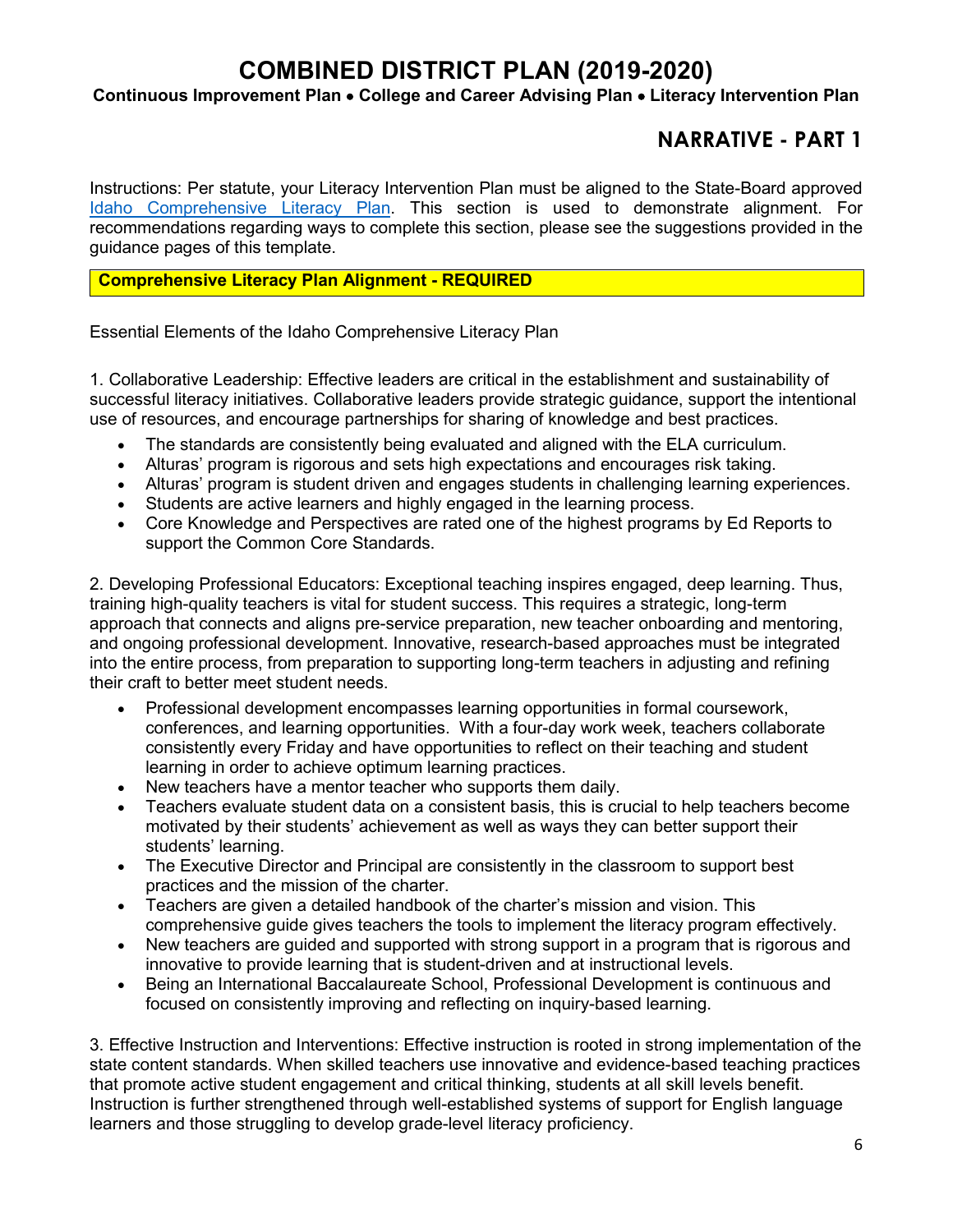#### **Continuous Improvement Plan** • **College and Career Advising Plan** • **Literacy Intervention Plan**

## **NARRATIVE - PART 1**

- With the innovative approach to teach at instructional levels, all students, including English Language Learners, receive a rigorous education.
- Students' growth is higher due to the fact students are taught in small group instruction at instructional levels. Students are not frustrated and enjoy the learning process. They understand the importance of perseverance as they see all students experiencing the need to struggle.
- All classrooms are multi-age classrooms and this gives teachers the opportunity to provide differentiated instruction at high levels. Alturas believes in inclusion and the students feel they are part of a strong community that supports their learning. Students are able to advance more quickly because they are being taught at their instructional level the entire ELA period.
- The state standards are the foundation of instruction and aligned with the curriculum. The standards help us measure student progress throughout the year and encourage the highest achievement at the instructional level of every student.
- Engaging all students in critical and analytical instruction in small group instruction ensures every student is reaching their potential and gaining the knowledge, concepts, and skills they should acquire to continually progress and become life-long learners.

4. Assessment and Data: Identifying and using valid and reliable measures to screen progress, monitor, and diagnose literacy needs allows educators to provide individualized support.

- The NWEA Data is an excellent tool to help understand a student's instructional level so teachers can differentiate instruction to individual needs. All students should be growing and this is why teaching at instructional levels, not grade levels, is a requirement of the program.
- The NWEA Data is also a strong metric to measure teacher effectiveness.
- Star Reading Data is collected every six weeks to provide teachers information about their students' growth. Teachers study growth, weaknesses, strengths, and target skills that need interventions.
- Progress Reports from Star Data are sent home frequently so parents have communication on their child's growth.
- The NWEA and Star Tests help prepare students for the ISATS.
- These assessments inform teachers of the effectiveness of instruction and if students are thinking more critically, and applying their learning to the real world.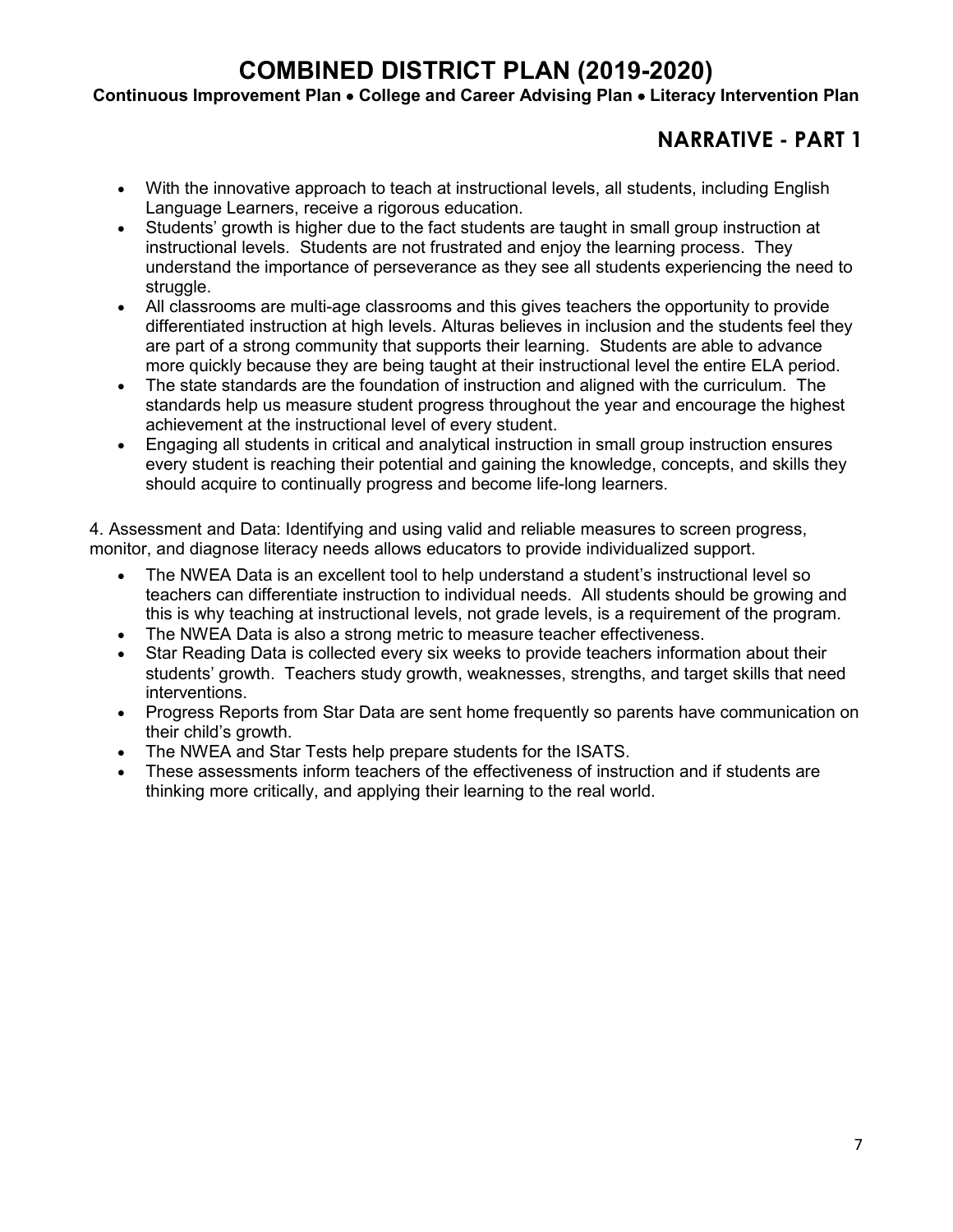**Continuous Improvement Plan** • **College and Career Advising Plan** • **Literacy Intervention Plan**

## **NARRATIVE - PART 1**

Instructions: Provide information about the college and career advising model used by the LEA. Please put an "X" in the table indicating the model you use. If you are using a combination of models, please choose "Hybrid" and list the models included in your program. Use the space below the table to provide additional information about how the models are combined into a hybrid program. If you are using a research-based model that is not in the list, please describe the model and provide detailed information about how it was determined to be an appropriate research-based, effective model and include links to research as available.

### **COLLEGE AND CAREER ADVISING AND MENTORING PROGRAM College and Career Advising Model - REQUIRED**

|   | <b>Model Name</b>                                  | <b>Additional Details</b>                       |
|---|----------------------------------------------------|-------------------------------------------------|
| X | <b>School Counselor</b>                            | Class Lessons utilizing CIS Idaho as a resource |
|   | Teacher or paraprofessional as advisor             |                                                 |
|   | Near Peer Mentoring / Mentoring                    |                                                 |
|   | Virtual or Remote Coaching                         |                                                 |
|   | <b>GEAR UP</b>                                     |                                                 |
|   | <b>Transition Coordinator</b>                      |                                                 |
|   | <b>Student Ambassadors</b>                         |                                                 |
|   | HYBRID (please list all models used in<br>Details) |                                                 |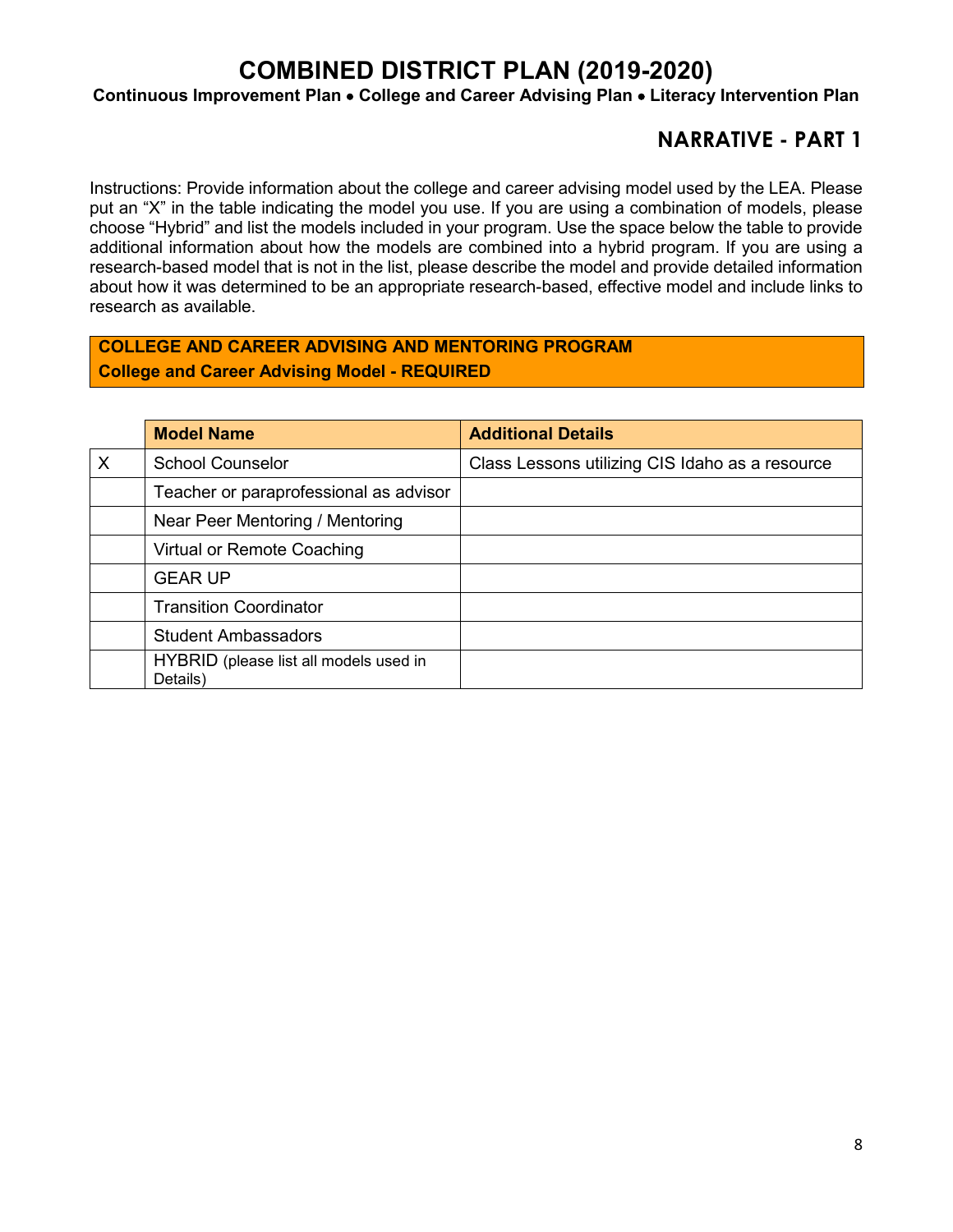#### **Continuous Improvement Plan** • **College and Career Advising Plan** • **Literacy Intervention Plan**

### **NARRATIVE - PART 1**

Instructions: The 2019-2020 Advising Program Summary section is required. Please provide information regarding your planned 2019-2020 College and Career Advising and Mentoring Program, with a particular focus on how you will meet the requirements of Idaho law. In your Program Summary, include details about advising services provided to all students (grades 8-12) or by grade level, if variable by grade.

#### **Advising Program Summary - REQUIRED**

The school counselor will provide class lessons once every three weeks to all students in grade 6-8. Activities will be focused on social/emotional health, career exploration, and academic success. Each student will have access to and utilize Career Information Systems (CIS) Idaho-Junior create an individual portfolio where they will have access to their individualized interests and personal learning plans. 8th grade students will complete a four year high school plan after identifying courses available from their high school of choice.7th and 8th grade students and their families will be educated about Fast Forward funds and Idaho Distant Learning Academy via class lessons, email, and a parent meeting held in the fall.

#### **Other Notes / Comments**

#### **Please proceed to the Combined District Plan Metrics – Template Part 2 AND the Literacy Plan Proposed Budget – Template Part 3.**

Performance Metrics Instructions:

Provide your data and set Benchmarks (performance targets) using the **2019-20 Combined Plan Metrics – Template Part 2**. The template includes three (3) tabs: Instructions and Examples, Metrics, and Demographics. Please review the Instructions and Examples tab before entering your data into the Metrics tab.

Literacy Plan Proposed Budget Instructions:

Provide the Proposed Literacy Plan Budget using the **2019-20 Combined Plan- Literacy Budget – Template Part 3**. Please note that the budget template includes three (3) tabs: Instructions, Budget Estimator, and Proposed Budget. Please review the Instructions tab before entering your data into the Proposed Budget tab.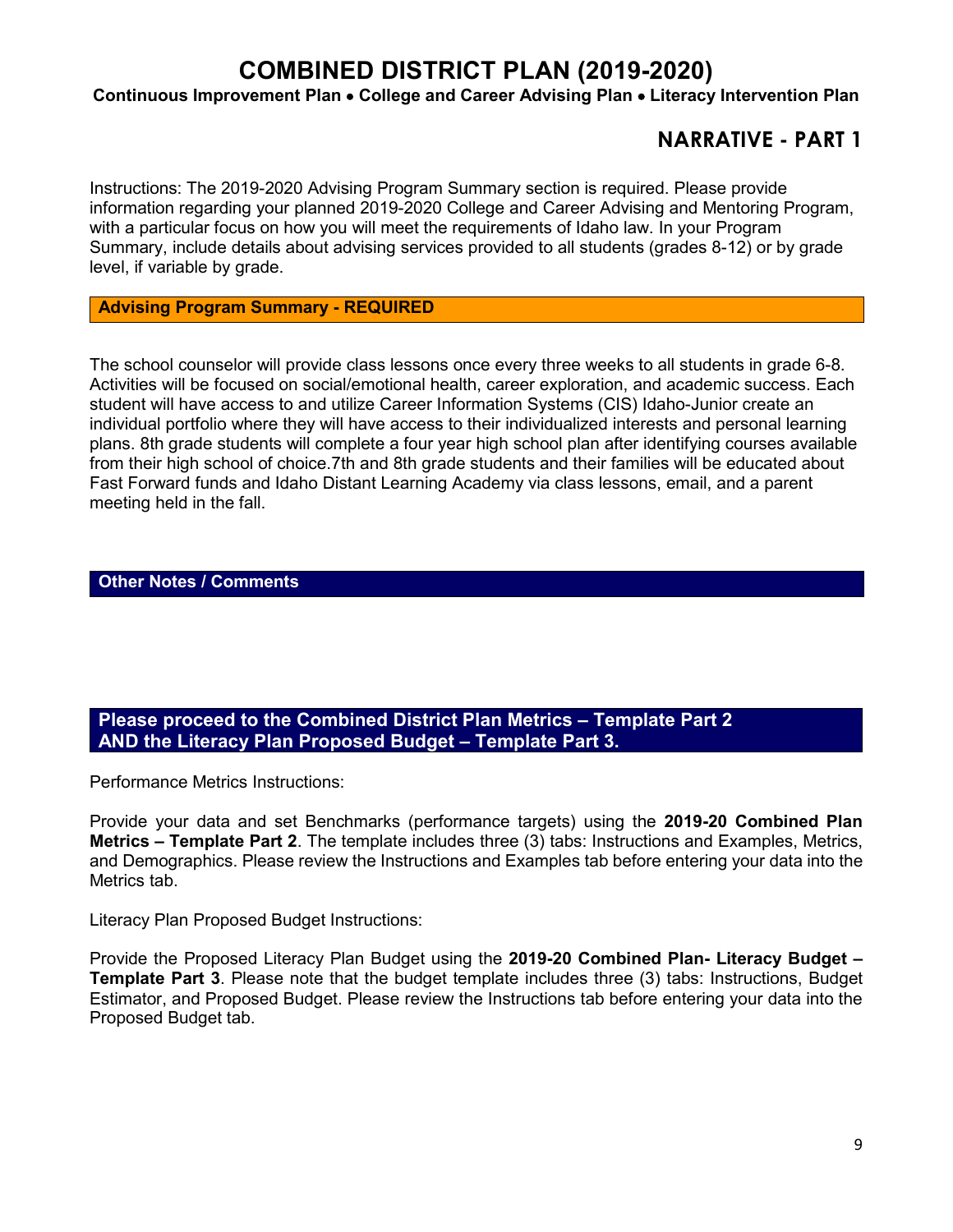### **METRICS AND DEMOGRAPHICS - PART 2**

|--|

# **METRICS**

### **Section I: Continuous Improvement Measures (Benchmarks for all metrics Section I Metrics are required)**

| LINK to District Report Card with previous year's data | https://idahoschools.org/schools/1385 |
|--------------------------------------------------------|---------------------------------------|
| for the Section I Metrics:                             |                                       |

| <b>Goal</b>                                                                    | <b>Performance Metric</b>                                         | 2019-20 Benchmarks<br>(LEA Chosen 2019-2020<br><b>Performance Targets)</b> |
|--------------------------------------------------------------------------------|-------------------------------------------------------------------|----------------------------------------------------------------------------|
| All students will be college<br>and career ready                               | 4-year cohort graduation rate                                     | N/A                                                                        |
| All students will be<br>prepared to transition from                            | % students who scored proficient on the 8th grade math ISAT       | 60%                                                                        |
| middle school / junior high<br>to high school                                  | % students who scored proficient on the 8th grade ELA ISAT        | 60%                                                                        |
| All students will be                                                           | % students who scored proficient on the 6th grade math ISAT       | 60%                                                                        |
| prepared to transition from<br>grade 6 to grade 7                              | % students who scored proficient on the 6th grade ELA ISAT        | 60%                                                                        |
| All students will                                                              | % students who scored "proficient" on the Kindergarten Spring IRI | 80%                                                                        |
| demonstrate the reading<br>readiness needed to<br>transition to the next grade | % students who scored "proficient" on the Grade 1 Spring IRI      | 85%                                                                        |
|                                                                                | % students who scored "proficient" on the Grade 2 Spring IRI      | 85%                                                                        |
|                                                                                | % students who scored "proficient" on the Grade 3 Spring IRI      | 90%                                                                        |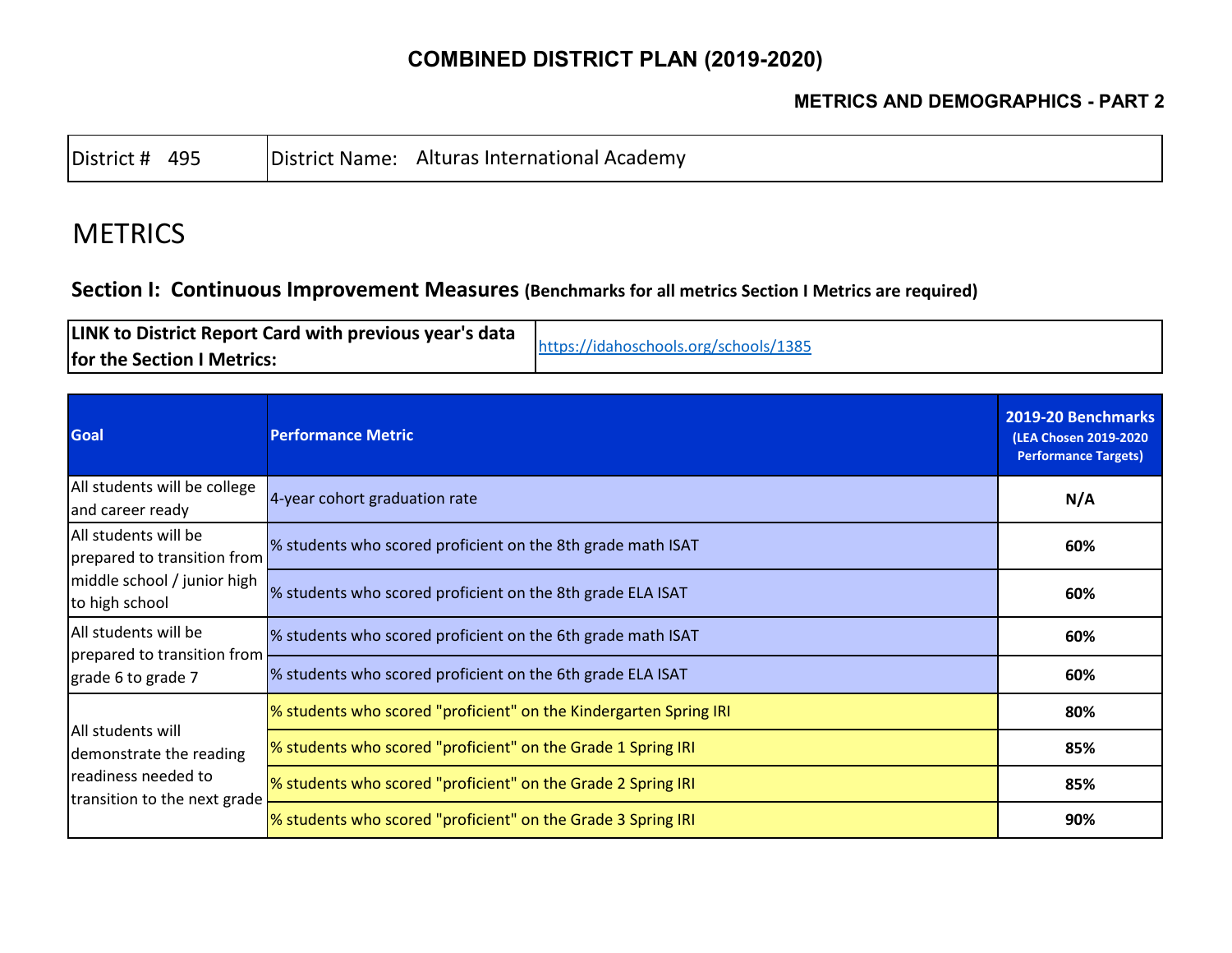**NOTES:** 

**Section II: Additional Continuous Improvement Measures (blue-shaded metrics are required; unshaded are optional)**

| <b>Goal</b>                                      | <b>Performance Metric</b>                                                                      |                | SY 2017-18<br>(Yr 1) | SY 2018-19<br>(Yr 2) |             | Improvement /<br><b>Change</b><br>$(Yr 2 - Yr 1)$ | 2019-20 Benchmarks<br>(LEA Chosen 2019-2020<br><b>Performance Targets)</b> |
|--------------------------------------------------|------------------------------------------------------------------------------------------------|----------------|----------------------|----------------------|-------------|---------------------------------------------------|----------------------------------------------------------------------------|
|                                                  | # of students who met the college<br>ready benchmark on the college<br>entrance exam (SAT/ACT) | #<br>benchmark | tested               | #<br>benchmark       | #<br>tested | Not Required                                      | Not Required                                                               |
|                                                  | % students who met the college<br>ready benchmark on the college<br>entrance exam (SAT/ACT)    | #DIV/0!        |                      | #DIV/0!              |             | #DIV/0!                                           |                                                                            |
| All students will be college<br>and career ready | % students participating in one or<br>more advanced opportunities                              |                |                      |                      |             | Not Required                                      |                                                                            |
|                                                  | % CTE track HS students graduating<br>with an industry-recognized<br>certification             |                |                      |                      |             | Not Required                                      |                                                                            |
|                                                  | % CTE track HS students who passed<br>the CTE-recognized workplace<br>readiness exam           |                |                      |                      |             | Not Required                                      |                                                                            |
|                                                  |                                                                                                |                |                      |                      |             |                                                   |                                                                            |
|                                                  | NOTES: Only K-8 is offered at Alturas International Academy.                                   |                |                      |                      |             |                                                   |                                                                            |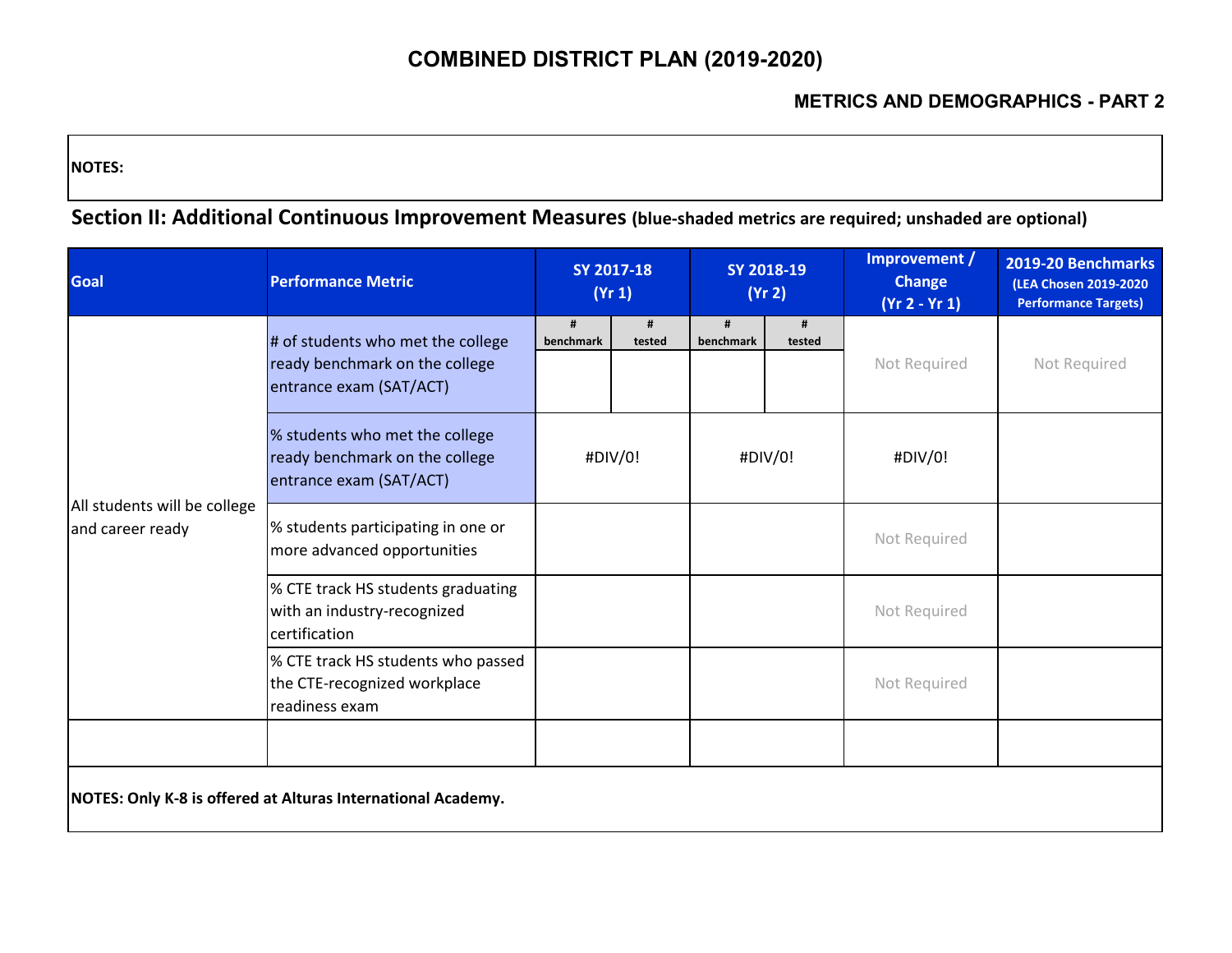### **METRICS AND DEMOGRAPHICS - PART 2**

### **Section III: Required College and Career Advising Performance Metrics (all Section III Metrics are required)**

| Goal                                             | <b>Performance Metric</b>                                                                       |                      | SY 2017-18<br>(Yr 1)            |                      | SY 2018-19<br>(Yr 2)    | 2019-20 Benchmarks<br>(LEA Chosen 2019-2020<br><b>Performance Targets)</b> |
|--------------------------------------------------|-------------------------------------------------------------------------------------------------|----------------------|---------------------------------|----------------------|-------------------------|----------------------------------------------------------------------------|
|                                                  | # of HS students graduating with an associate's degree or a<br><b>CTE</b> certificate           |                      | N/A                             |                      | N/A                     | N/A                                                                        |
|                                                  | % of students with learning plan created and reviewed in<br>8th grade                           | 8th grade            | 0.00%                           | 8th grade            | 100.00%                 | 100%                                                                       |
|                                                  |                                                                                                 | 9th grade            | N/A                             | 9th grade            | N/A                     | N/A                                                                        |
|                                                  | % of learning plans reviewed annual by grade level                                              | 10th grade           | N/A                             | 10th grade           | N/A                     | N/A                                                                        |
| All students will be college<br>and career ready |                                                                                                 | 11th grade           | N/A                             | 11th grade           | N/A                     | N/A                                                                        |
|                                                  |                                                                                                 |                      | N/A                             | 12th grade           | N/A                     | N/A                                                                        |
|                                                  | # students who Go On to some form of postsecondary<br>education within 1 year of HS graduation  | #<br><b>Enrolled</b> | $\pmb{\text{H}}$<br>2017 cohort | #<br><b>Enrolled</b> | $\bf{H}$<br>2018 cohort | Not Required                                                               |
|                                                  |                                                                                                 | N/A                  | N/A                             | N/A                  | N/A                     |                                                                            |
|                                                  | % students who Go On to some form of postsecondary<br>education within 1 year of HS graduation  |                      | #VALUE!                         |                      | #VALUE!                 |                                                                            |
|                                                  | # students who Go On to some form of postsecondary                                              | #<br><b>Enrolled</b> | #<br>2016 cohort                | #<br><b>Enrolled</b> | #<br>2017 cohort        | Not Required                                                               |
|                                                  | education within 2 years of HS graduation                                                       | N/A                  | N/A                             | N/A                  | N/A                     |                                                                            |
|                                                  | % students who Go On to some form of postsecondary<br>education within 2 years of HS graduation |                      | #VALUE!                         |                      | #VALUE!                 |                                                                            |
|                                                  | NOTES: NOTES: Only K-8 is offered at Alturas International Academy.                             |                      |                                 |                      |                         |                                                                            |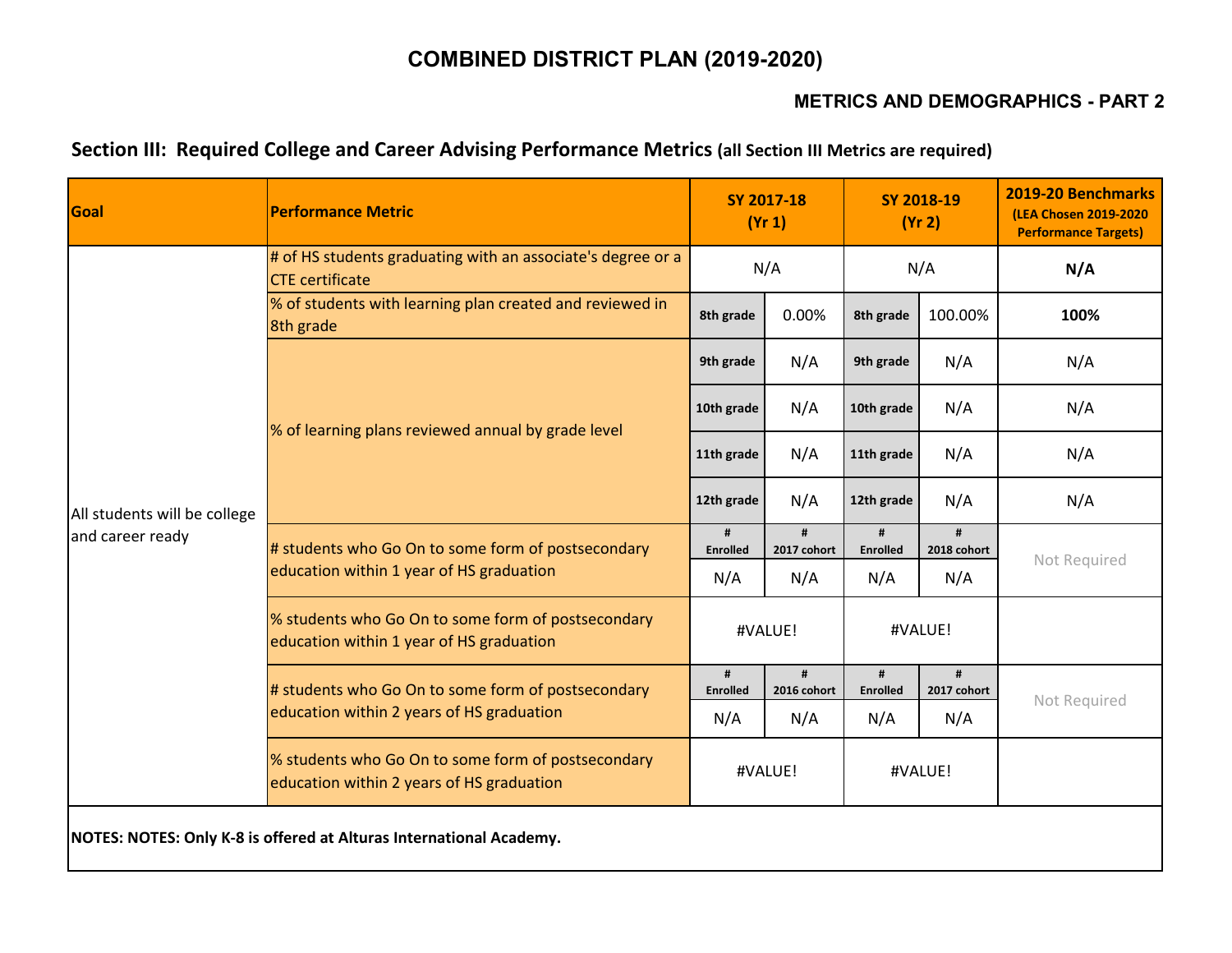### **METRICS AND DEMOGRAPHICS - PART 2**

### **Section IV: College and Career Advising - LEA Chosen Performance Metrics (at least 1 required)**

| <b>Performance Metric</b>                                                            | SY 2018-19<br><b>Results</b> | 2019-20 Benchmarks<br>(LEA Chosen 2019-2020<br><b>Performance Targets)</b> |
|--------------------------------------------------------------------------------------|------------------------------|----------------------------------------------------------------------------|
| % of Middle School Students who successfully completed overload credits through IDLA | 5%                           | 10%                                                                        |
|                                                                                      |                              |                                                                            |
|                                                                                      |                              |                                                                            |
| <b>NOTES:</b>                                                                        |                              |                                                                            |

### **Section V: Literacy Intervention - LEA Chosen Performance Metrics (at least 1 required)**

| <b>Performance Metric</b>                                                                | SY 2018-19<br><b>Results</b> | 2019-20 Benchmarks<br><b>(LEA Chosen 2019-2020</b><br><b>Performance Targets)</b> |
|------------------------------------------------------------------------------------------|------------------------------|-----------------------------------------------------------------------------------|
| Percentage of students who meet/exceed RIT Growth Goal for NWEA Reading from Fall-Spring | 64%                          | 60%                                                                               |
|                                                                                          |                              |                                                                                   |
|                                                                                          |                              |                                                                                   |
| <b>NOTES:</b>                                                                            |                              |                                                                                   |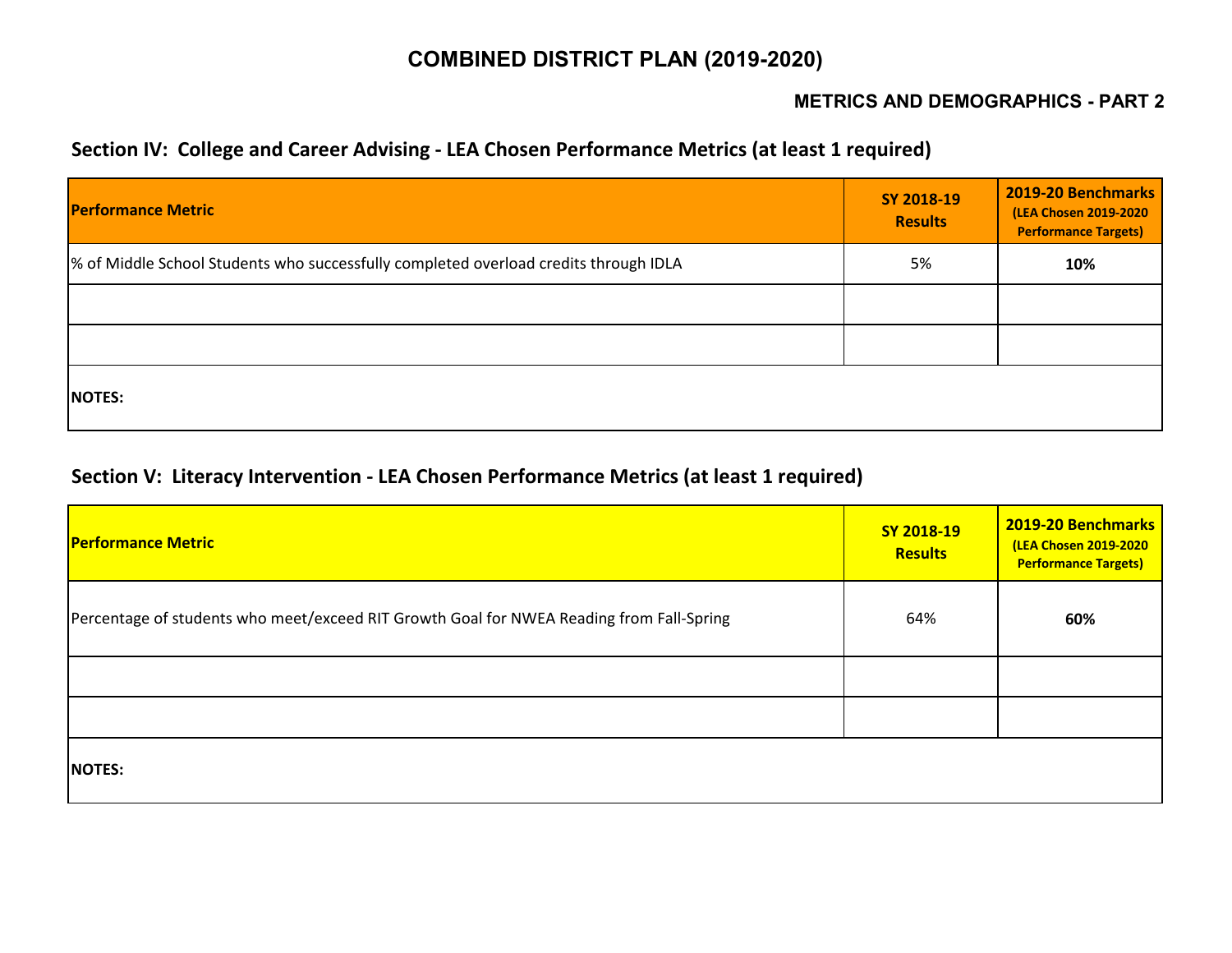### **METRICS AND DEMOGRAPHICS - PART 2**

| District # | 495 |
|------------|-----|
|------------|-----|

District Name: Alturas International Academy

**INSTRUCTIONS:** An annual demographics update is a required part of the Combined Plan. Please provide demographics data using the table below. We encourage you to use the Notes section to specify when the data is from and to use data from similar times of year so that it can be compared across years (most districts provide demographics data based on fall enrollment information, but this is not required). You are welcome to revise the table to provide demographics data for additional years if you would like. If there is additional contextual information about your demographics that you believe will help readers understand the students you serve (or that represent substantial changes in your demographics), we encourage you to provide that in the Notes section below the table (optional).

# DEMOGRAPHIC ANALYSIS

| Group                                     | 2018-2019 | 2019-2020 |
|-------------------------------------------|-----------|-----------|
| Female                                    | 51.0%     | 49.0%     |
| Male                                      | 49.0%     | 51.0%     |
| Asian                                     | 1.0%      | 1.0%      |
| Black / African American                  | 0.0%      | 3.0%      |
| Hispanic / Latino                         | 9.0%      | 8.0%      |
| Native American                           | 1.0%      | 1.0%      |
| White                                     | 89.0%     | 87.0%     |
| Free / Reduced Lunch Program              | 27.0%     | 30.0%     |
| Received Special Education (IEP Students) | 12.0%     | 11.0%     |

**NOTES:**